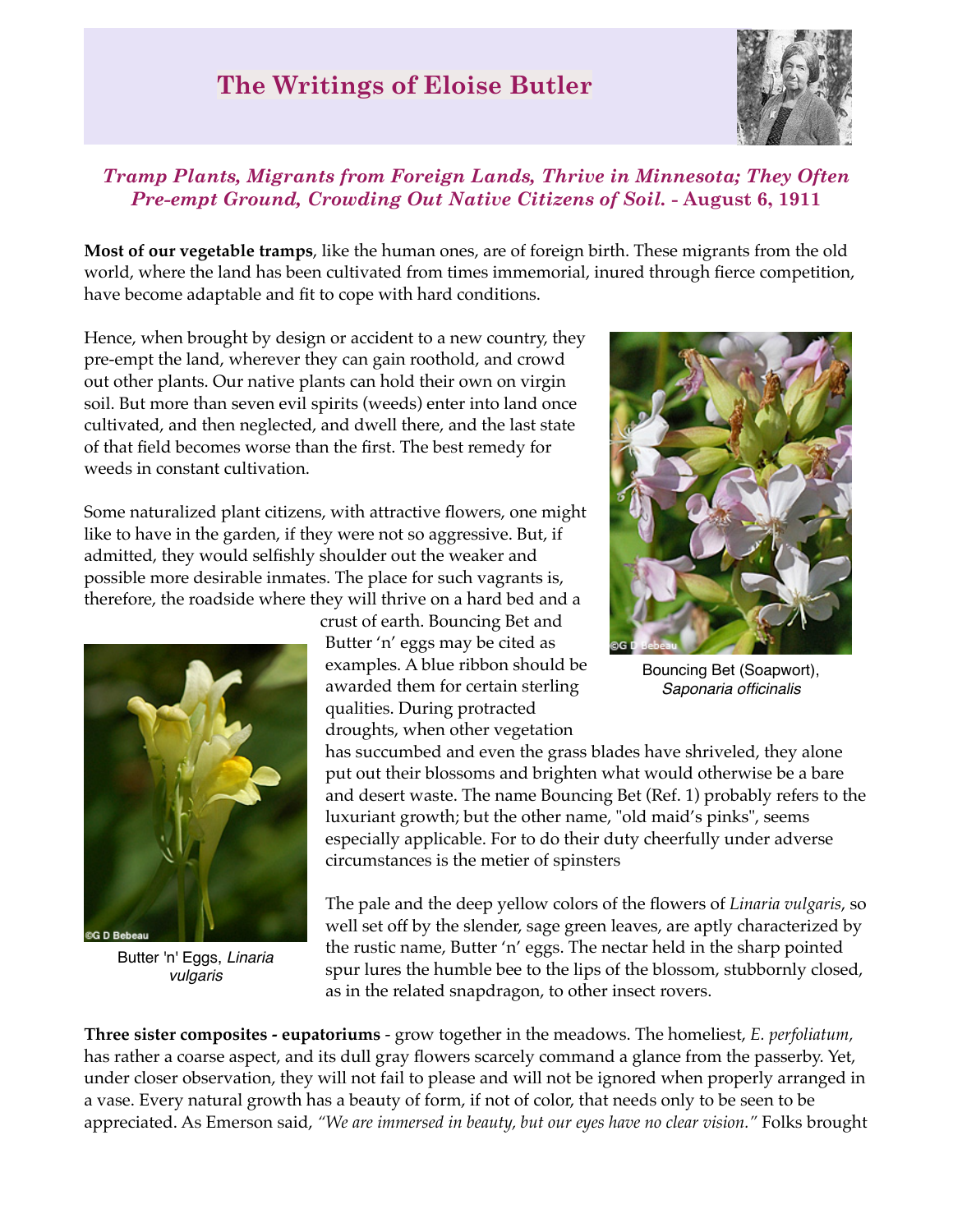up in the old-fashioned way have a bitter memory of this *eupatorium* under the name of Throughwort or Boneset, which in the spring was dealt out copiously to every member of the household, as a thorough remedy to prevent or to remove influenzal bone aches and, in general, "to purify the blood."

The tall Jo-Pye weed, *Eupatorium purpureum*, succeeds the rosyhued swamp milkweed in furnishing red tones to the meadows; a red, however, of a subdued, crushed raspberry hue. (Ref 2) It is named for a New England Indian, who concocted medicine from it for fevers that once had a ready sale.

The most beautiful of the eupatoriums is the White Snakeroot, *E. urticaefolium,* (Ref 3) also of medicinal repute. It is of value not



only on account of its profuse, soft, starry inflorescence of harmonious white, but because it is easily cultivated and can be



Boneset, *Eupatorium perfoliatum*

depended upon to bloom after frosts have set in. In one garden at least in Minneapolis, besides the wild one, where it stars the ground in late summer, it is the most prized ornament. The flowers yield not a whit in beauty to those of the ageratum, which they resemble so much in form that they once bore the name *ageratoides* - meaning like ageratum.

**Woods without vines** are comparatively bare, formal and unduly trim. Best of all, vines form tangles in which birds nest and sing. Of the annual vines, none has a more graceful and riotous growth than the common Wild Cucumber (*Echinocystis lobata*). Lacking an upstanding object to embrace, it will run



Sweet-scented Joe-Pye Weed, *Eupatorium purpureum*



Wild Cucumber, *Echinocystis lobata*.